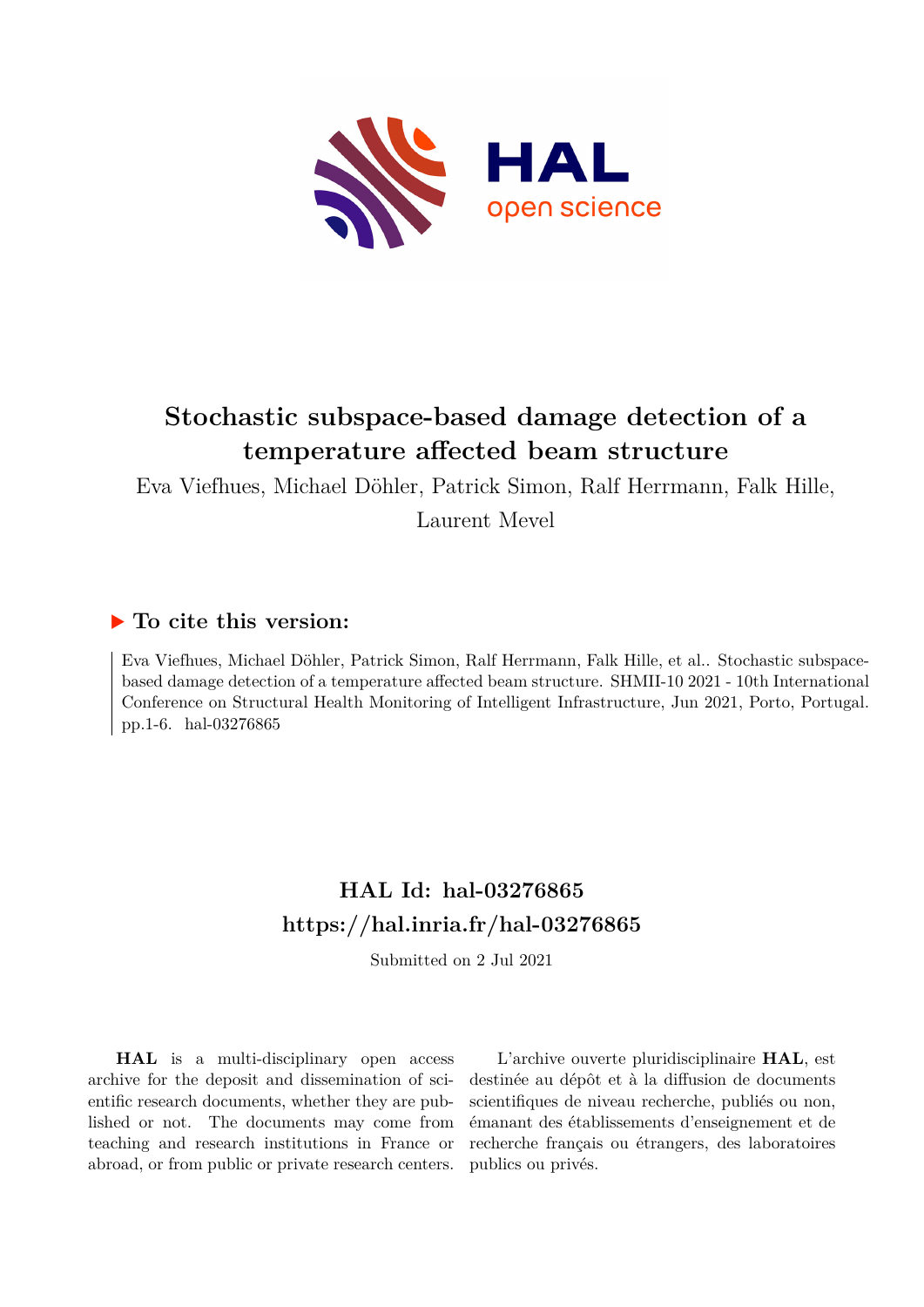## **Stochastic subspace-based damage detection of a temperature affected beam structure**

Eva Viefhues<sup>1,2</sup>, Michael Döhler<sup>2</sup>, Patrick Simon<sup>1</sup>, Ralf Herrmann<sup>1</sup>, Falk Hille<sup>1</sup>, Laurent Mevel<sup>2</sup>

<sup>1</sup> Federal Institute for Materials Research and Testing (BAM), Division 7.2 Buildings and Structures, Berlin, Germany <sup>2</sup> Univ. Gustave Eiffel, Inria, COSYS-SII, I4S, Rennes, France

email: [eva.viefhues@bam.de, michael.doehler@inria.fr, patrick.simon@bam.de, ralf.herrmann@bam.de, falk.hille@bam.de,](mailto:eva.viefhues@bam.de,%20michael.doheler@inria.fr,%20patrick.simon@bam.de,%20ralf.herrmann@bam.de,%20falk.hille@bam.de) laurent.mevel@inria.fr

ABSTRACT: Structural health monitoring (SHM) of civil structures often is limited due to changing environmental conditions, as those changes affect the structural dynamical properties in a similar way like damages can do. In this article, an approach for damage detection under changing temperatures is presented and applied to a beam structure. The used stochastic subspace-based algorithm relies on a reference null space estimate, which is confronted to data from the testing state in a residual function. For damage detection the residual is evaluated by means of statistical hypothesis tests. Changes of the system due to temperature effects are handled with a model interpolation approach from linear parameter varying system theory. From vibration data measured in the undamaged state at some few reference temperatures, a model of the dynamic system valid for the current testing temperature is interpolated. The reference null space and the covariance matrix for the hypothesis test is computed from this interpolated model. This approach has been developed recently and was validated in an academic test case on simulations of a mass-spring-damper. In this paper, the approach is validated experimentally on a beam structure under varying temperature conditions in a climate chamber. Compared to other approaches, the interpolation approach leads to significantly less false positive alarms in the reference state when the structure is exposed to different temperatures, while faults can still be detected reliably.

KEY WORDS: Damage detection, Subspace methods, Temperature effects, Model interpolation, Laboratory beam structure, Climate chamber

## 1 INTRODUCTION

Damage detection in the context of automated vibration-based structural health monitoring (SHM) often is limited due to environmental effects [\[1\],](#page-6-0) such as temperature. Those methods aim at detecting changes in the dynamical behavior of the structure, as it is affected by damages. However, the dynamical properties usually are also affected by changing temperatures, which may lead to false alarms in the undamaged state. Consequently, a damage detection method is required, which can differentiate between changes due to damages and those caused by variation in temperature.

In the literature some approaches for temperature rejection in vibration-based damage detection methods can be found. Features robust to temperature effects are used, such as in [\[2\],](#page-6-1) where a regression analysis of the natural frequency is done after a system identification step. Others, e.g. [\[3\],](#page-6-2) use novelty detection approaches, defining normal reference conditions firstly and then the corresponding system properties.

This paper uses an interpolation approach to account for temperature changes in stochastic subspace-based damage detection methods. Those output-only algorithms are promising for the application to automated vibration-based SHM, as they do not require information about the excitation and are able to handle the data uncertainties. A damage detection method introduced in [\[4\]](#page-6-3) relies on a reference null space estimate of the output covariance Hankel matrix, which is confronted to data from the testing state in a residual function. The residual is evaluated statistically, to decide if it is significantly different from 0. The test value of this evaluation can be used as damage indicator.

First temperature rejection approaches for the stochastic subspace-based damage detection are proposed. They use averaged system matrices, computed from data at several reference temperature states [\[5\].](#page-6-4) In this algorithm no information about the current testing temperature is needed. In another approac[h \[6\]](#page-6-5) several reference matrices are considered, which are valid for a specific temperature range in the damage detection step, using the information of the testing temperature.

In [\[7\],](#page-6-6) the authors have presented an interpolation approach to account for temperature changes with the stochastic subspace-based damage detection, based on a model interpolation method from [\[8\].](#page-6-7) For a system whose behavior depends on an external parameter *p*, but shows linear behavior at fixed working points of this parameter, an interpolation approach for linear parameter varying (LPV) systems can be used to find a model that is valid at the new parameter value. From this interpolated model a reference null space is computed, corresponding to the parameter in the testing state. In the present context the parameter is set to be the temperature.

Up to now, the interpolation-based temperature rejection approach was validated theoretically on numerical data of a mass-spring-damper with a very simple temperature model in [\[7\]](#page-6-6) and [\[9\].](#page-6-8) This motivates for a deeper look into the applicability of the algorithms to real structures in this study, and an application is presented to data from a reinforced concrete beam recorded in a climate chamber at defined temperatures and at three different system states. Furthermore, some conclusions regarding the choice of the weighting functions are made.

This paper is organized as follows: In section 2 the theoretical background of the stochastic subspace-based damage detection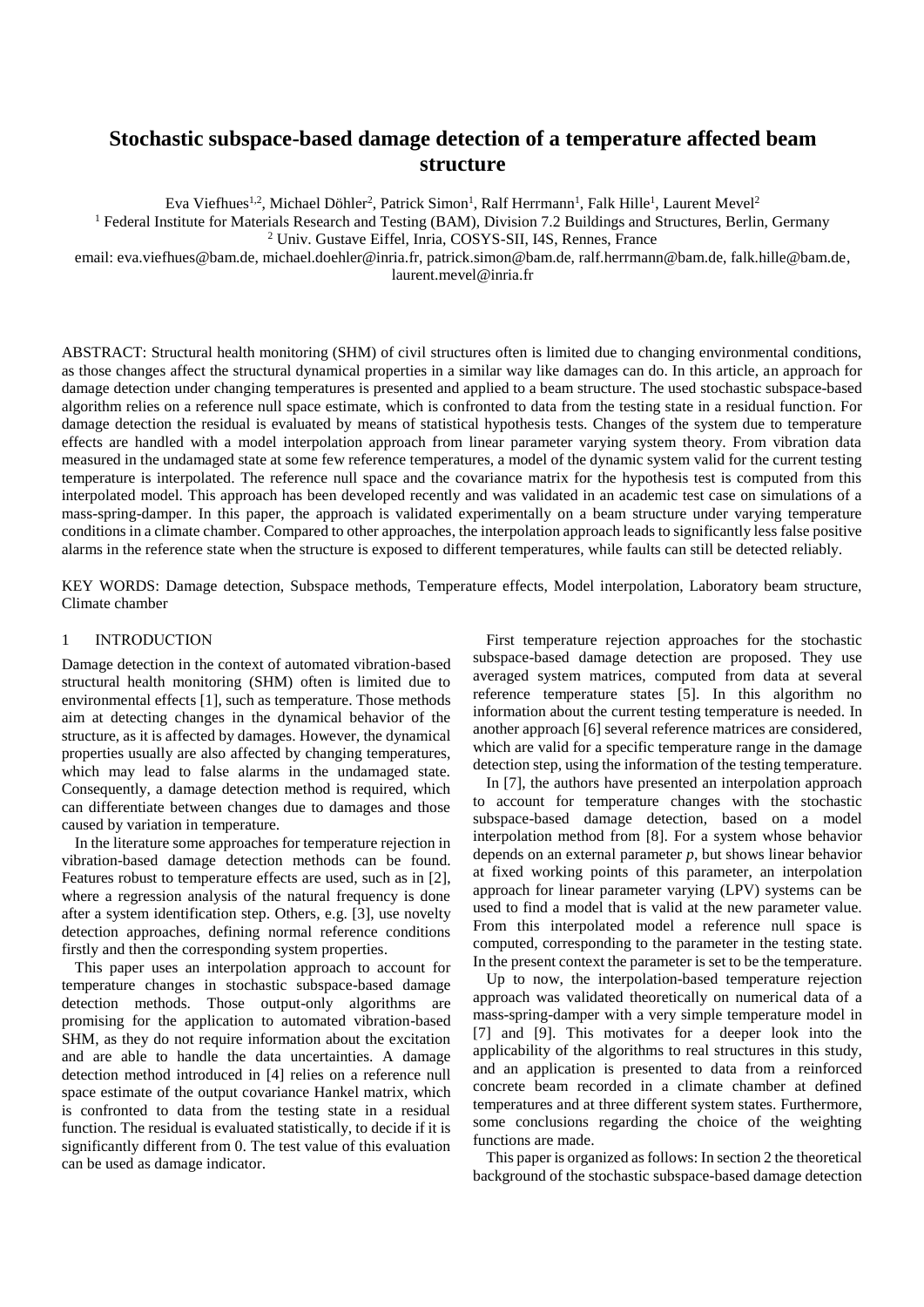method and the model interpolation approach to account for temperature changes is recalled. Section 3 introduces the laboratory tests in the climate chamber and the application of the algorithms to the laboratory data. The section concludes with some suggestions for the choice of the weighting function.

#### 2 THEORETICAL BACKGROUND

#### $2.1$ *Stochastic subspace-based damage detection*

The dynamical behavior of a civil structure at some temperature  $T = T_i$  can be described by a stochastic discrete time state-space model

$$
\begin{aligned} x_{k+1,j} &= A_j x_{k,j} + w_{k,j} \\ y_{k,j} &= C_j x_{k,j} + v_{k,j} \,, \end{aligned} \tag{1}
$$

where  $x \in \mathbb{R}^n$  is the state of a system with model order  $n, y \in$  $\mathbb{R}^r$  is the measured output at  $r$  sensor positions, and  $k$  denotes the time index within the sample. The system matrices  $A_i =$  $A(T_i)$  and  $C_i = C(T_i)$  are the state transition matrix with dimension  $n \times n$  and the observation matrix with dimension  $r \times n$ , respectively. For the state noise w and the output noise  $\nu$  white noise is assumed.

From a data sample of length  $N$  a block Hankel matrix is built from the output covariances  $R_{i,j} = \mathbf{E}(y_{k+i,j}y_{k,j}^T) = C_j A_j^{i-1} G_j$ , where *i* denote the time shift and  $G_j = E(x_{k+1,j}y_{k,j}^T)$ . The Hankel matrix writes as

$$
\mathcal{H}_{j} = \begin{bmatrix} R_{1,j} & \cdots & R_{q,j} \\ \vdots & \ddots & \vdots \\ R_{p+1,j} & \cdots & R_{q+p,j} \end{bmatrix} . \tag{2}
$$

Due to the relation between the system matrices and the Hankel matrix, changes in the dynamical behavior of the structure will lead to changes in the Hankel matrix.

For damage diagnosis the left null space  $S_i$  of the Hankel matrix is used, computed in the undamaged reference state. It holds  $S_j^T \cdot \mathcal{H}_j = 0$ , and with the estimate  $\hat{\mathcal{H}}$  of the Hankel matrix in the testing state a data-based residual  $\zeta$  can be formulated as

$$
\zeta = \sqrt{N} \operatorname{vec}(S_j^T \widehat{\mathcal{H}}),\tag{3}
$$

where 'vec' denotes the stacking vectorization operator. If the system has changed,  $S_j$  is no longer the left null space of the tested Hankel matrix and the residual mean value will differ from zero.

The residual is evaluated statistically in a hypothesis test (e.g. from [\[10\]\)](#page-6-9), which writes as

$$
t = \zeta^T \Sigma_{\zeta}^{-1} \zeta. \tag{4}
$$

The asymptotic residual covariance  $\Sigma_{\zeta}$  can be computed from the asymptotic covariance  $\Sigma_{\mathcal{H}}$  of the vectorized Hankel matrix with

$$
\Sigma_{\zeta} = J_{\zeta, \mathcal{H}} \Sigma_{\mathcal{H}} J_{\zeta, \mathcal{H}}^{T}, \qquad (5)
$$

where  $J_{\zeta,\mathcal{H}} = I \otimes S^{T}$ . An estimate of the covariance from a data sample  $y_k$ ,  $k = 1, ..., N$  separated into  $n_b$  blocks of length  $N_b$ , with  $n_b \cdot N_b = N$ , writes as [\[10\]](#page-6-9)

$$
\hat{\Sigma}_{\mathcal{H}} = \frac{N_b}{n_b - 1} \sum_{h=1}^{n_b} \text{vec}(\widehat{\mathcal{H}}^{(h)} - \widehat{\mathcal{H}}) \text{vec}(\widehat{\mathcal{H}}^{(h)} - \widehat{\mathcal{H}})^T. \quad (6)
$$

In a training phase a threshold for the asymptotically  $\chi^2$ distributed test statistic  $t$  is computed with data from the healthy structure, allowing a given type I error (false positives). The test value in the monitoring state is compared to this threshold.

#### $2.2$ *Model interpolation in the stochastic subspace-based damage detection for temperature rejection*

When a mechanical structure is exposed to changing temperature, this will affect the dynamical behavior of the structure. Consequently, the Hankel matrix  $\hat{\mathcal{H}}$  in the monitoring state under temperature *T* does not correspond to the null space  $S_j$  in the reference state if the reference temperature  $T_i$  varies from the current temperature  $T_i$ . Besides changes due to damage, also changes due to temperature variation will lead to a residual mean deviating from 0, which may result in an increasing number of false alarms.

For a robust and reliable damage detection with the stochastic subspace-based method the choice of an adequate reference null space and a proper covariance is of crucial importance. In this context the model interpolation approach for linear parameter varying systems from [\[8\]](#page-6-7) is used i[n \[7\]](#page-6-6) for a damage detection algorithm robust to temperature variation.

For the model interpolation, local models of the state space models in (1) are formulated for  $j = 1, \ldots, m$  reference temperatures  $T_j$ . Due to different state bases used for the estimation of the local state space models, the state space matrices cannot be interpolated directly. Instead the  $m$  local models are combined to a global state-space model, without requiring formulation of coherent local models [\[8\]:](#page-6-7)

$$
\underline{x}_{k+1} = \underline{A} \underline{x}_k + \underline{w}_k
$$
  

$$
y_k = \underline{C}(T) \underline{x}_k + \underline{v}_k,
$$
 (7)

where

 $\underline{C}$ 

$$
\underline{x}_{k} = \begin{bmatrix} x_{k,1}^{T} & \dots & x_{k,m}^{T} \end{bmatrix}^{T},
$$

$$
\underline{A} = \begin{bmatrix} A_{1} & & \\ & \ddots & \\ & & A_{m} \end{bmatrix},
$$

$$
\underline{w}_{k} = \begin{bmatrix} w_{k,1}^{T} & \dots & w_{k,m}^{T} \end{bmatrix}^{T},
$$

$$
(T) = \begin{bmatrix} \rho_{1}(T)C_{1} & \dots & \rho_{m}(T)C_{m} \end{bmatrix},
$$

$$
\underline{v}_{k} = \sum_{j=1}^{m} \rho_{j}(T) v_{k,j}(t).
$$

The local model for a testing temperature is interpolated with a weighting function  $\rho_i(T)$ . The weighting function can be chosen by taking the effect of the temperature to the dynamical behavior qualitatively into account. For section-wise approximated linear effects e.g. bell-shaped functions may work, centered at the testing temperature *T*:

$$
\sum_{j=1}^{m} \rho_j(T) = 1. \tag{8}
$$

Damage detection with the data-driven subspace-based residual (3) does not require the state space matrices of the reference state explicitly. It operates on the null space of the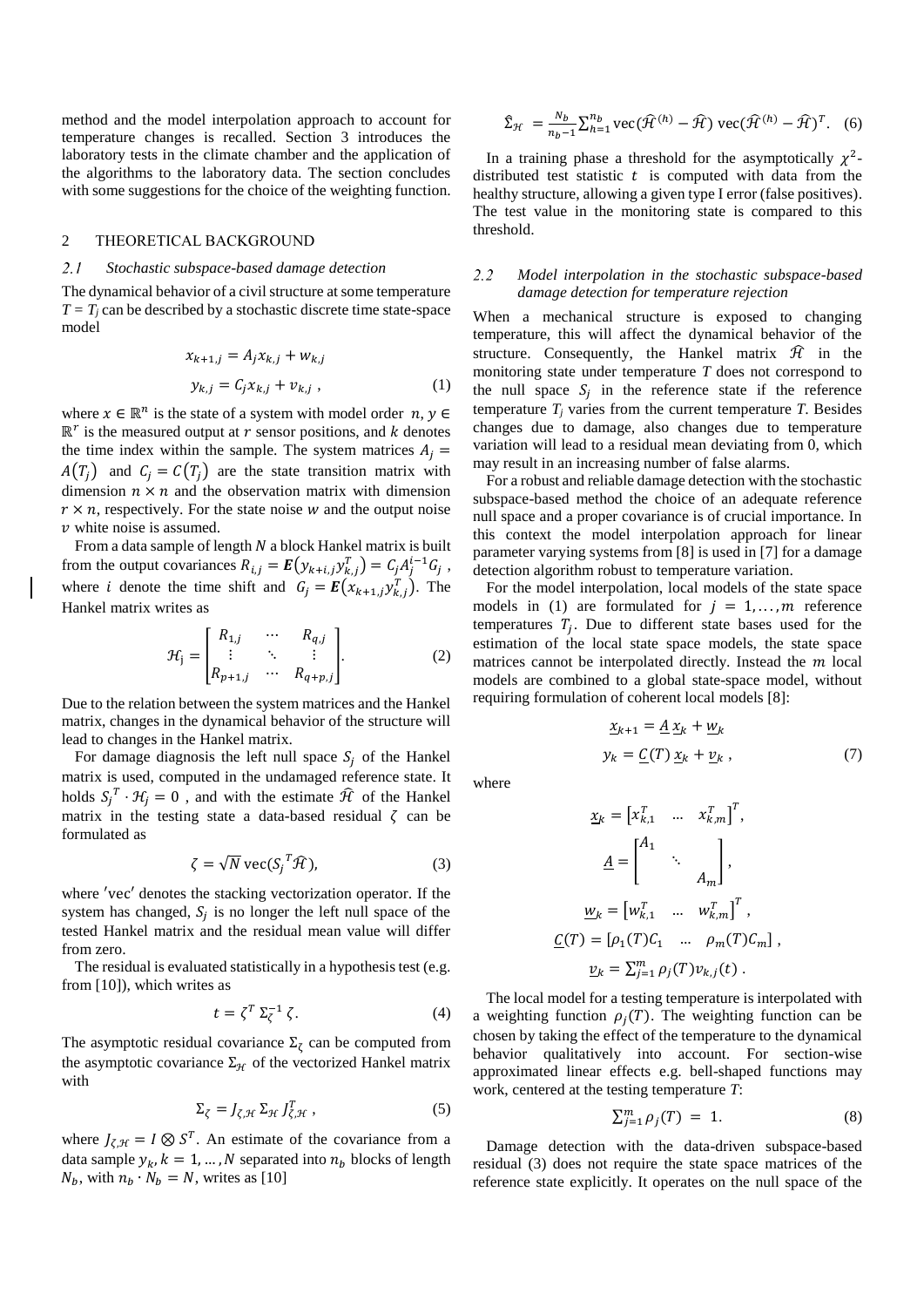Hankel matrix of the output covariances (2). As the null spaces relating on an arbitrary state basis cannot be interpolated easily, the Hankel matrices in the reference state are interpolated instead. Consider the parameter dependent formulation of the output covariances as

$$
\underline{R}_{i}(T) = \underline{C}(T)\underline{A}^{i-1}\underline{G} = \sum_{j=1}^{m} \rho_{j}^{2}(T)C_{j}A_{j}^{i-1}G_{j}
$$
\n
$$
= \sum_{j=1}^{m} \rho_{j}^{2}(T)R_{i,j}, \qquad (9)
$$

where the global  $G$  writes as

$$
G = \begin{bmatrix} \rho_1(T)G_1 \\ \vdots \\ \rho_m(T)G_m \end{bmatrix} . \tag{10}
$$

The interpolated Hankel matrix can be computed to

$$
\mathcal{H}(T) = \sum_{j=1}^{m} \rho_j^2(T) \mathcal{H}_j . \qquad (11)
$$

The interpolated null space matrix  $S(T)$  is the left null space of (11) and replaced in the residual

$$
\zeta = \sqrt{N} \operatorname{vec}(\underline{S}(T)^T \widehat{\mathcal{H}}). \tag{12}
$$

The covariance of the interpolated Hankel matrix follows as

$$
\underline{\Sigma}_{\mathcal{H}}(T) = \sum_{j=1}^{m} \rho_j^4(T) \Sigma_{\mathcal{H}_j}, \qquad (13)
$$

and the residual covariance as

$$
\underline{\Sigma}_{\zeta} = \underline{J}_{\zeta, \mathcal{H}} \, \underline{\Sigma}_{\mathcal{H}} \, \underline{J}_{\zeta, \mathcal{H}}^T \tag{14}
$$

where  $J_{\zeta,\mathcal{H}} = I \otimes \underline{S}(T)^T$ . Finally, the corresponding test writes

$$
\underline{t} = \underline{\zeta}^T \underline{\Sigma}^{-1} \underline{\zeta}.\tag{15}
$$

## 3 APPLICATION TO A BEAM STRUCTURE UNDER CHANGING TEMPERATURES

In former studies in [\[7\]](#page-6-6) and [\[9\],](#page-6-8) the model interpolation approach for a robust subspace-based damage detection was evaluated on numerical data from a mass-spring-damper with very simple temperature models. The effect of temperature on the dynamical behavior of the structure was simulated by decreasing stiffness of the springs with increasing temperature. In this work, the method is evaluated under more realistic conditions on experimental data of a laboratory beam structure.

#### $3.1$ *Laboratory tests of a beam structure in a climate chamber*

A reinforced concrete beam is tested in a climate chamber at defined temperatures and at different system states. The test setup is shown in [Figure 1.](#page-3-0) The beam is bore at two points and the span is 2.72 m. Three geophones measure vertical vibration velocities on the top of the beam.

The structure is excited by an external shaker with a white noise signal in the range of 30 Hz to 2000 Hz, to simulate ambient excitation as it will occur similarly in e.g. bridges under operational conditions. The shaker is installed upside down [\(Figure 2\)](#page-3-1) and isolated against the changing temperature conditions. The data is recorded with 5 kHz.



<span id="page-3-0"></span>Figure 1. Test setup of the concrete beam with locations of geophones, shaker, and loading for the damage introduction.



Figure 2. Concrete beam in the climate chamber.

<span id="page-3-1"></span>Three different system states were considered: the undamaged reference state, damage level 1 and damage level 2. For damage level 1 the beam was loaded in the midspan with 20 kN. In the second damage state the structure was loaded up to 28 kN, that was when obvious cracks occur in the middle of the beam. The load was removed after introducing the damage. The experimental temperatures were chosen to be -25°C, -5°C, 5°C, 25°C, and 40°C. The temperatures were measured at several points inside the chamber and at two locations inside the beam. In each system state and at all 5 testing temperatures the velocities were recorded, after reaching a constant temperature level in the beam. Further details on this experiment are described in [\[11\].](#page-6-10)

With an SSI-algorithm the eigenstructure of the system is identified. Due to high noise impact above 500 Hz, the data is sampled down to 400 Hz. [Figure 3](#page-4-0) shows the first three eigenfrequencies in dependence of the temperature, which can be clearly identified in every system state and at every temperature. The first and the second eigenfrequency are quite close. This is due to the construction of the shaker installation, which works as a tuned mass damper to the beam structure. Simulation results with a model of the corresponding structure with a mass damper have shown a good accordance to these first three eigenfrequencies.

Each frequency is plotted within its 5%-range to give an idea of the quantity of the temperature and the damage effect. The black full line marks the frequencies in the undamaged state. Effects due to temperature become more obvious for the second and the third frequency. While the damage level 2 leads to significant decrease of the eigenfrequencies of about 5%, the effect of damage level 1 does not become obvious in the first and the second eigenfrequency. The third frequency increases by about 3%. This was not expected and cannot be explained from the information gained from the experiments. However,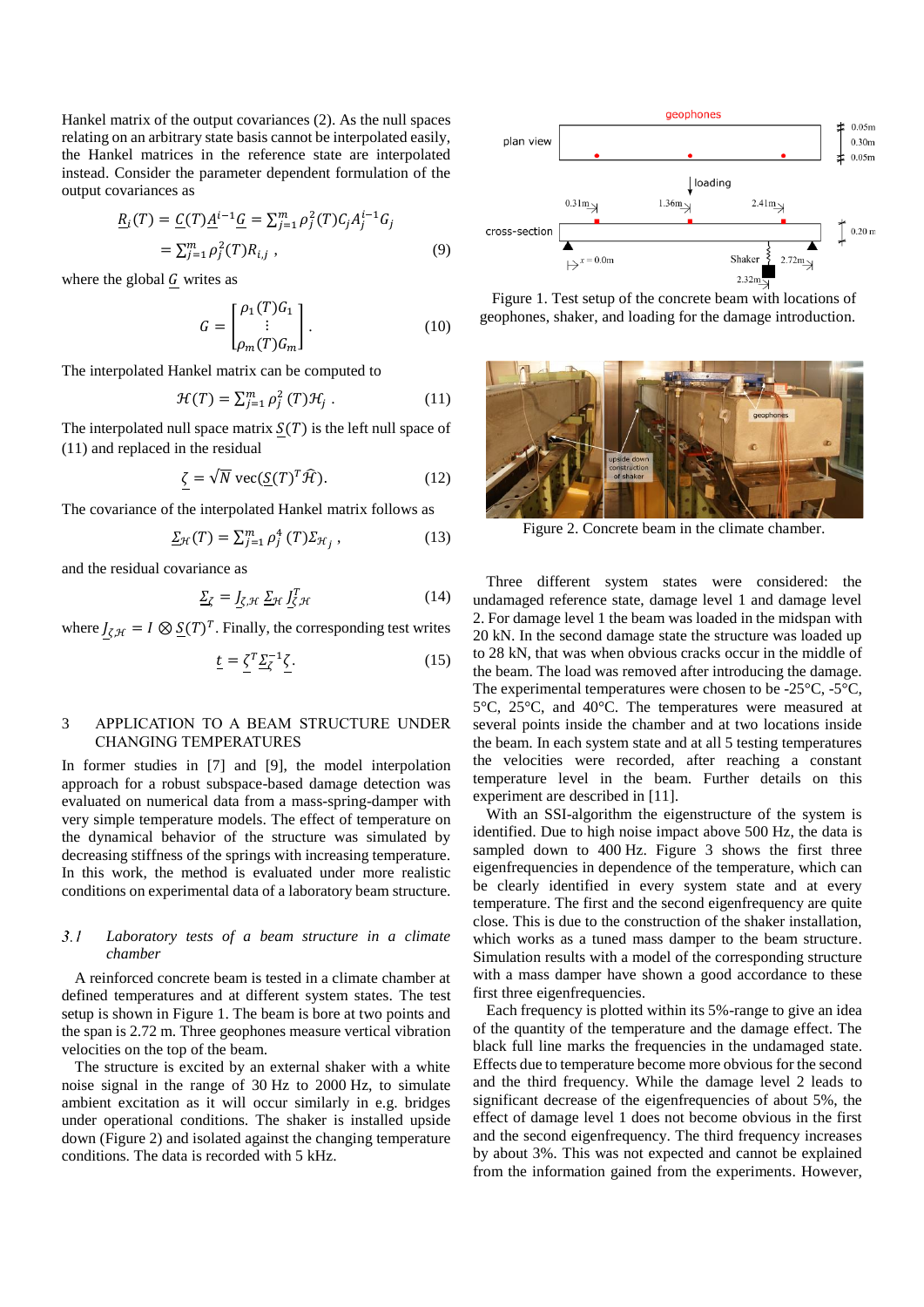this fact does not affect the usability of the data for the application study.



<span id="page-4-0"></span>Figure 3.  $1<sup>st</sup>$  to  $3<sup>rd</sup>$  eigenfrequencies at different system states and at different temperatures. The y-axis is scaled to about 5% of each frequency.

#### $3.2$ *Damage detection of the concrete beam under changing temperatures*

To illustrate the effect of the changing temperature to damage detection of the concrete beam, the proposed method based on interpolation will be compared to 1/ taking a fixed reference at one of the temperatures (without consideration of the temperature effect), and 2/ the averaging approach from [\[5\]](#page-6-4) that defines a fixed reference by mixing data from different reference temperatures.

### **Fixed reference**

The tests are done firstly for the case where only data from one fixed reference temperature is considered in the reference state. The null space in (3) and the residual covariance in (5) are computed from a 5 minutes data sample at 5°C. [Figure 4](#page-5-0) shows the test values of the hypothesis test (4) at different testing temperatures in the undamaged state and at the two damage levels. For the setup of the testing Hankel matrices  $\hat{\mathcal{H}}$  data samples of 100 seconds are used. From the test values in the reference state for the undamaged structure at 5°C (grey bars) a threshold is defined, which allows for false positive alarms of 1% maximum.

It becomes obvious that changes in the temperature in the undamaged state (green bars) effect the test values in a similar way as the different damages do. This results in a high number of false alarms in the undamaged state, namely for all cases where the test temperature is different from the reference temperature. While all test values in the damaged cases also exceed the threshold, they cannot be distinguished from the test values in the reference state due to the temperature effect.

### **Averaging approach from [5]**

In [\[5\]](#page-6-4) a temperature rejection approach has been proposed, which uses data from different temperatures in the reference state together. From this merged data set the averaged reference Hankel matrix and its left null space is computed, as well as the covariance of the resulting residual. In [Figure 5](#page-5-1) the test values from this method are presented, where 5 minute data samples from three reference temperatures, -25°C, 5°C and 40°C, are merged in one reference data set. The testing Hankel matrices  $\hat{H}$  are computed from a 100 s data sample. A threshold is defined from data in the reference state, thus of the undamaged structure at the three reference temperatures (grey bars), allowing for 1% false alarms.

The structure is correctly identified to be undamaged if the testing temperature corresponds to one of the used reference temperatures. Information about all reference states is contained in the merged reference data set and thus considered in the reference null space and the covariance matrix.

If the temperature differs from the reference temperatures, the changes in the structure due to temperature lead to higher test values even in the healthy states, exceeding the threshold. The structure is detected to be damaged. These changes due to new testing temperatures have quantitatively the same effect to the test values as damages do. While damages can be detected at all temperature levels, they cannot be distinguished from the healthy state at testing temperatures that are not contained in the reference data.

#### **Proposed interpolation approach**

In the interpolation approach, the information about the temperature depending behavior of the structure at testing temperatures different from the reference temperatures can qualitatively be carried by an adequate weighting function.

The test values in [Figure 6](#page-5-2) are computed with the interpolation approach using the parameter depending Hankel (11) and covariance matrices (14) of the undamaged system at the three reference temperatures -25°C, 5°C, and 40°C. For the weighting of these matrices a Gaussian function with a variance of 5.5, centered at the testing temperature, is applied. Data samples of 5 minutes are used for the reference set up, and the testing Hankel matrices are computed from 100 s data samples. A threshold is computed in the reference state of the undamaged structure at the three reference temperatures (grey bars), allowing for 1% false alarms.

With this approach the undamaged state can be distinguished clearly from the damaged state for any testing temperature. There is no difference in the test values, whether data from the testing temperature was available for the reference set up or not. An adequate null space can be found in any case, and false alarms in the undamaged state are avoided. The damages can be detected reliably.

In general, the test values of the interpolation method are higher than in the other computation methods. This can be explained from the choice of the weighting of the local reference models. For any testing temperature, the Gaussian function with variance of 5.5 leads to a weighted mixture between *all* of the used reference models. This means that even at the reference temperatures, where data for a more precise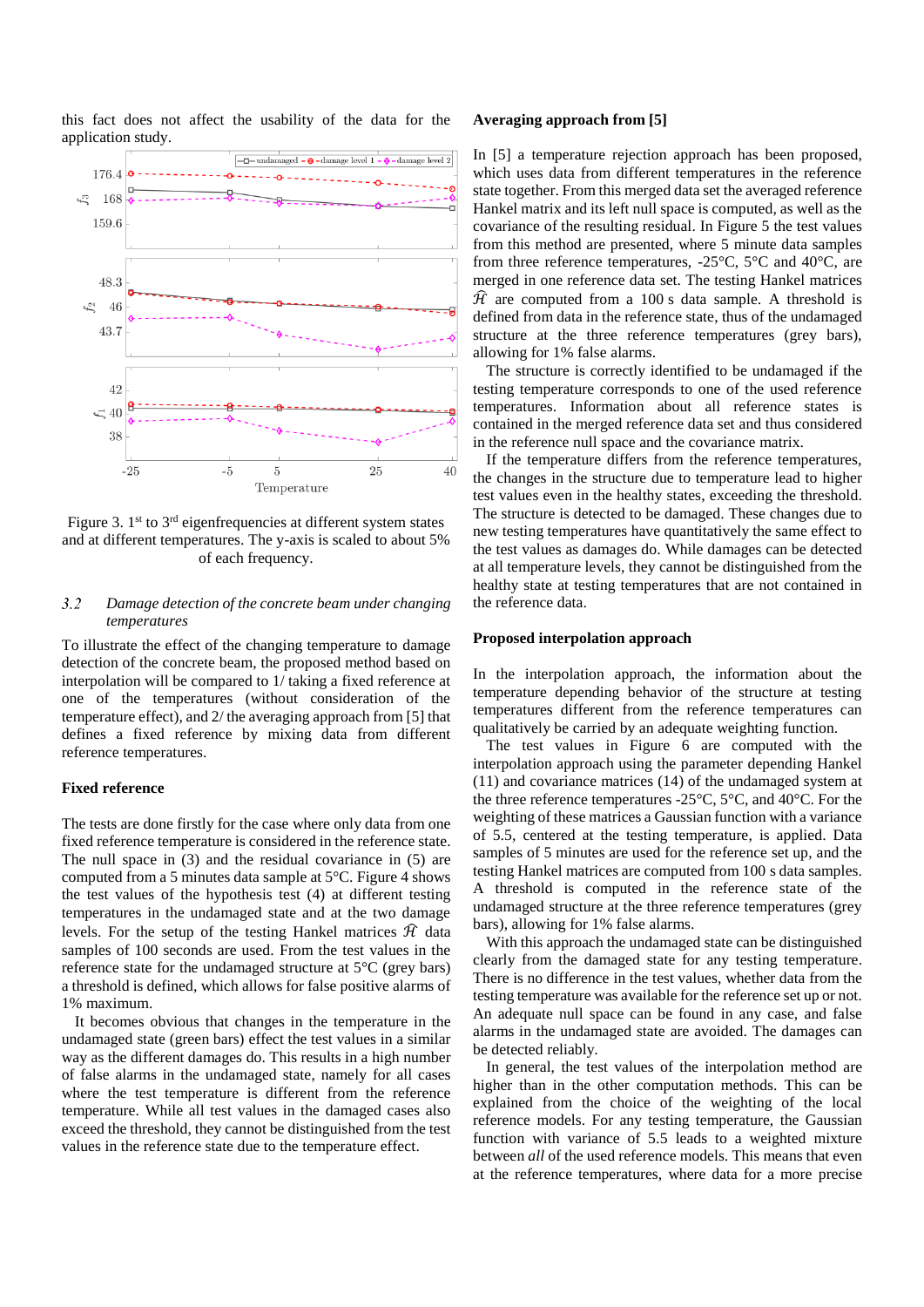reference null space exists, an interpolated reference null space is used, which is affected by the other reference null spaces. This leads to some bias and as a result to higher test values of the hypothesis test. However, in the damaged case this effect persists, and damages still can be detected reliably.

In the following, some conclusions are made for the choice of weighting function. It could be confirmed that the usage of bell-shaped functions centered at the testing temperature is adequate, if the temperature effects can be assumed to be approximately linear for each section. However, the choice of the variance of these weighting functions is quite important. If a function with a high variance is chosen, this leads to results

very similar to the averaging approach in [Figure 5.](#page-5-1) If the variance is very low, the test values are similar to those in [Figure 4,](#page-5-0) when only one reference temperature is used. In the present case the interpolation worked well with a function with  $\sigma^2$  = 5.5 variance, but the effect of the width should be studied in further applications. In any case it is recommended not to use weighting functions that neglect nearby local models, even if a good local model is known from existing reference data. In this case the test values for testing temperatures different from the reference ones would be higher and could lead to false alarms.



Figure 4. Test values at different testing temperatures in the undamaged state and at two damage levels. **Fixed** reference null space and covariance matrix are computed with data from one data set recorded at 5°C.

<span id="page-5-0"></span>

<span id="page-5-1"></span>Figure 5. Test values at different testing temperatures in the undamaged state and at two damage levels. **Averaged** reference null space and covariance matrix are computed from a merged data set recorded at -25°C, 5°C, and 40°C.



<span id="page-5-2"></span>Figure 6. Test values at different testing temperatures in the undamaged state and at two damage levels. **Interpolated** reference null space and covariance matrix are computed from local matrices at -25°C, 5°C, and 40°C.